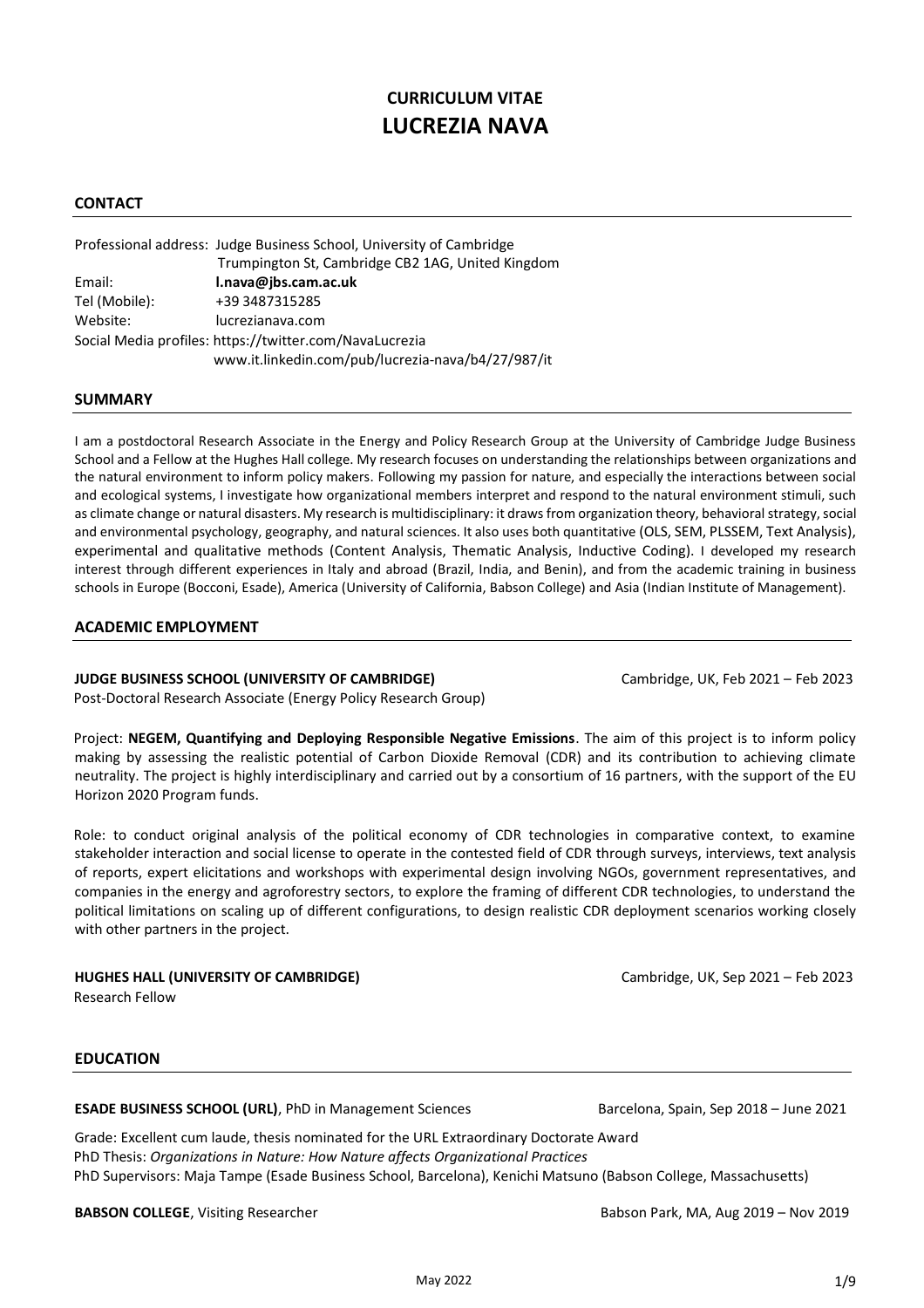| <u>Clubbic Dicbelliture</u>                                                                                                                                                                                                                                                                                                                                                                       |                                                           |
|---------------------------------------------------------------------------------------------------------------------------------------------------------------------------------------------------------------------------------------------------------------------------------------------------------------------------------------------------------------------------------------------------|-----------------------------------------------------------|
| - Competitive Grant: Ermenegildo Zegna Scholarship                                                                                                                                                                                                                                                                                                                                                |                                                           |
| <b>BOCCONI UNIVERISTY, Master of Sciences in International Management</b><br>- Final Grade: 110/110 cum Laude (top 10%)<br>- GPA: 28.8/30<br>- Member of 180 Degrees Consulting, Student Association, Bocconi Branch<br>- Master Thesis: Exploring the Sustainable Behavior in Preadolescents: The Role of Knowledge and Information in<br>Making Purchasing Decisions (Supervisor: Elena Bellio) | Milan, Italy, Sep 2014 - Apr 2017                         |
| <b>CEMS MIM, Master in International Management</b><br>- Semester abroad at Esade Business School, Barcelona<br>- CSR president of the Cems Club Milan<br>- Business Seminar at IIMC University, Kolkata (India) in "Managing Green Supply Chain"<br>- Skill seminars at Warsaw School of Economics and Vienna University of Economics and Business                                               | Spain, Italy, India, Poland, Austria, Sep 2015 – Nov 2017 |
| <b>BOCCONI UNIVERSITY</b> , Bachelor in Economics, Management and Finance<br>- Final Grade: 110/110 cum Laude (top 10%)<br>- GPA: 29.5/30<br>- Bachelor Thesis: The Project Cycle Management Applied to Non-Profit Organizations (Supervisor: Elio Borgonovi)                                                                                                                                     | Milan, Italy, Sep 2011 - Oct 2014                         |
| UNIVERSITY OF CALIFORNIA, SANTA CRUZ, Exchange Program<br>GPA: 5/5                                                                                                                                                                                                                                                                                                                                | Santa Cruz, California, Sep - Dec 2013                    |
| GMAT SCORE 700 (2017) - top 11%                                                                                                                                                                                                                                                                                                                                                                   |                                                           |
|                                                                                                                                                                                                                                                                                                                                                                                                   |                                                           |

**ESADE BUSINESS SCHOOL (URL)**, Master of Research in Management Sciences Barcelona, Spain, Sep 2017 – Oct 2018

*of Voluntary Sustainability Standards in Developing Countries* (Supervisor: Maja Tampe)

- Master Thesis*: When Standards Lead to a Non-Standard World: What Explains Differences in Implementation Quality* 

# **RESEARCH PROFILE**

- Final Grade: 9.3/10 (top 10%)

- Class representative

ORGANIZATIONS AND NATURAL ENVIRONMENT (Environmental sustainability, environmental standards, sustainable organizational practices, climate change risk and response, response to natural disasters) ORGANIZATIONAL BEHAVIOR & THEORY (Organizational learning, practice theory, sensemaking, materiality, framing) BEHAVIORAL STRATEGY (Risk perception, strategic decision-making under uncertainty, stakeholder engagement)

RESEARCH SETTINGS: Japan, Brazil, Europe. Agricultural producers in tropical countries, carbon dioxide removal stakeholders (companies in the energy and agroforestry sector, environmental NGOs, policymakers), organizations affected by natural disasters and extreme weather events

RESEARCH METHODS: Quantitative (OLS, SEM, PLSSEM – Stata, MPlus, Lisrel, SPSS), qualitative (Content Analysis, Thematic Analysis, Inductive Coding – NVIVO), text analyses. mixed-methods, expert elicitation, experimental design

# **ACADEMIC AWARDS & COMPETITIVE GRANTS**

UNIVERSITAT RAMON LLULL, 2021 Best PhD Thesis Award Nomination

STRATEGIC MANAGEMENT SOCIETY (SMS) CONFERENCE, 2020, virtual Honorable Mention Award Recipient from the Behavioral Strategy Interest Group Best Methods Paper Prize Finalist Best PhD Paper Prize Nomination Paper: *The Grasshopper and the Ant: Why some Vulnerable Organizations Adapt to Climate Change and Others Do Not*

ACADEMY OF MANAGEMENT, ONE Division, 2020, virtual Best Reviewer Award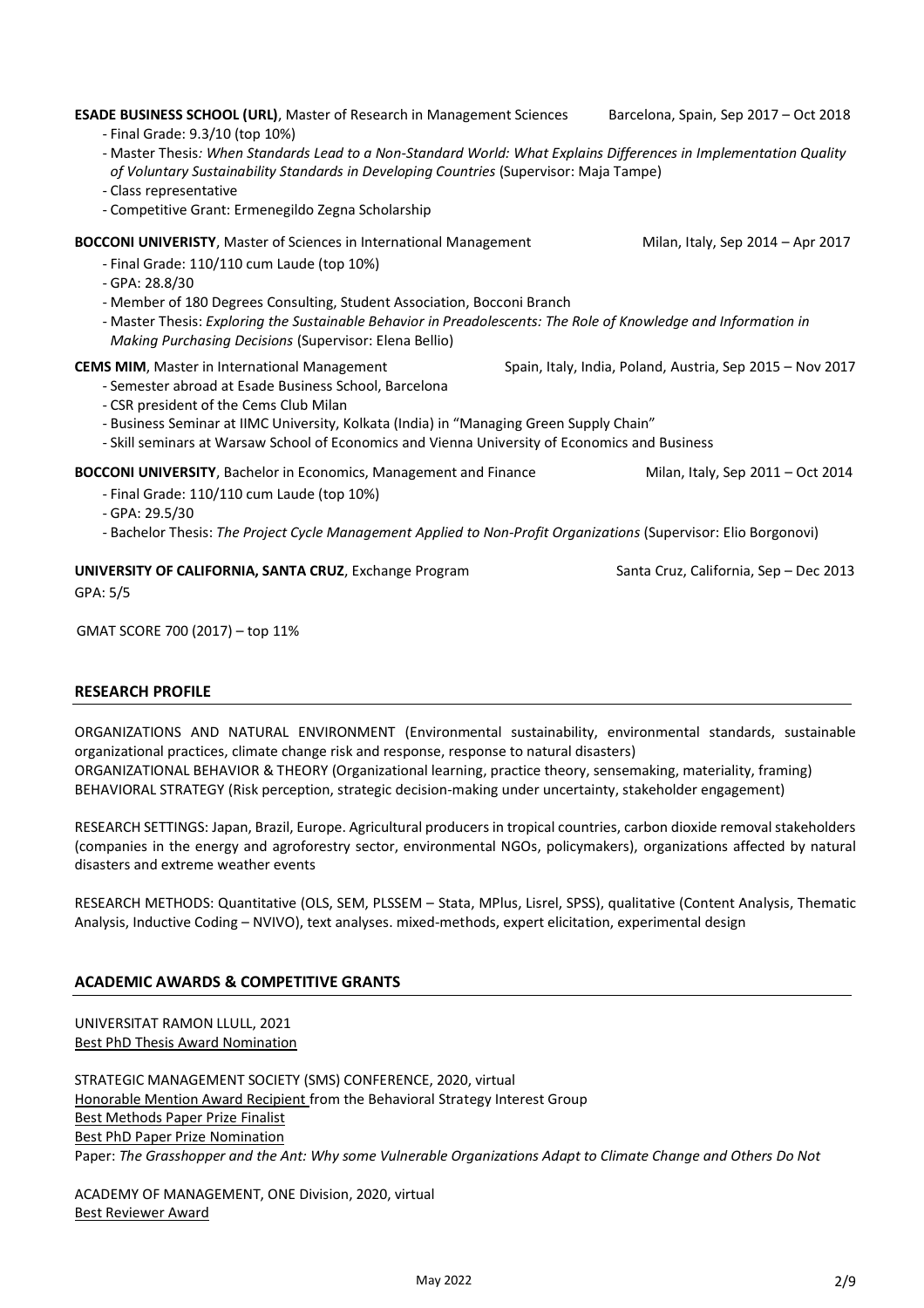#### SOCIETY FOR BUSINESS ETHICS (SBE) CONFERENCE, 2019, Boston, MA

Emerging Scholar Award Recipient (Paper: *The Grasshopper and the Ant: Why some Vulnerable Organizations Adapt to Climate Change and Others Do Not)*

#### ERMENEGILDO ZEGNA FOUNDER'S SCHOLARSHIP, 2017

The Ermenegildo Zegna Founder's Scholarship provides scholarships to enable promising Italians to undertake research programs in prestigious international institutions to make a positive contribution to Italy following the completion of the career abroad.

#### **ACADEMIC PUBLICATIONS**

**Nava L.** and Tampe M. (2022). The Challenge of Implementing Voluntary Sustainability Standards: A Dynamic Framework on the Tension between Adherence and Adaptation. *Business Ethics Quarterly* (online first). https://doi.org/10.1017/beq.2022.1

**Nava L.** (2022). Rise from Ashes: A Dynamic Framework of Organizational Learning and Resilience in Disaster Response. *Business and Society Review* (online first)[. https://doi.org/10.1111/basr.12261](https://doi.org/10.1111/basr.12261)

#### **WORKING PAPERS**

Imagining a New Place for Sustainability (Scholars) In Management Studies: An Early-Career Perspective. Baudoin L., Carmine S., Nava L., Poggioli N., Malou O.- authors in alphabetic order (Invited to a 2<sup>nd</sup> round of revision in Journal of Management Studies)

From Collective Trauma to Organizational Post-Traumatic Growth: How Natural Disasters Foster Organizational Growth. **Nava L.**, Matsuno K. and Kohlbacher F. (Target Journal: Journal of Management Studies, Expected Submission in Aug 2022)

"Die now of hunger or later of thirst": Understanding Vulnerable Organizations Adaptation to Climate Change. **Nava L.**, Chiapetti J., Barbosa da Rocha R. and Tampe M. (Target Journal: Academy of Management Journal, Expected Submission in June 2022)

The Place of the Material for Organizational Practices. Tampe M., **Nava L.** (Target Journal: Organization Science, Expected Submission in July 2022)

Rediscovering the Bucolic Tale: The Role of Place Embeddedness in Fostering Sustainable Practices. **Nava L.**, Chiapetti J., Barbosa da Rocha R. and Tampe M. (Target Journal: Organizations and Environment, Expected Submission in Nov 2022)

Science or Morality? The Effects of Frames on Stakeholder Dialogue, a Field Experiment. **Nava L.**, Scott-Buechler C., Reiner D.

The Way to Net-Zero: Exploring Stakeholder Perceptions. **Nava L.**, Scott-Buechler C., Reiner D.

#### **WORK IN PROGRESS**

Circular Business Models Maturity Level Framework for Amazônia Traditional Communities – Data collection design (with Lara Liboni, Luciana Cezarino, Lucas Stocco)

NEGEM Project - Quantifying and Deploying Responsible Negative Emissions. Aim: Understanding stakeholder and public perception of negative emission technologies. Funded by the European Union within the H2020 framework (with David Reiner)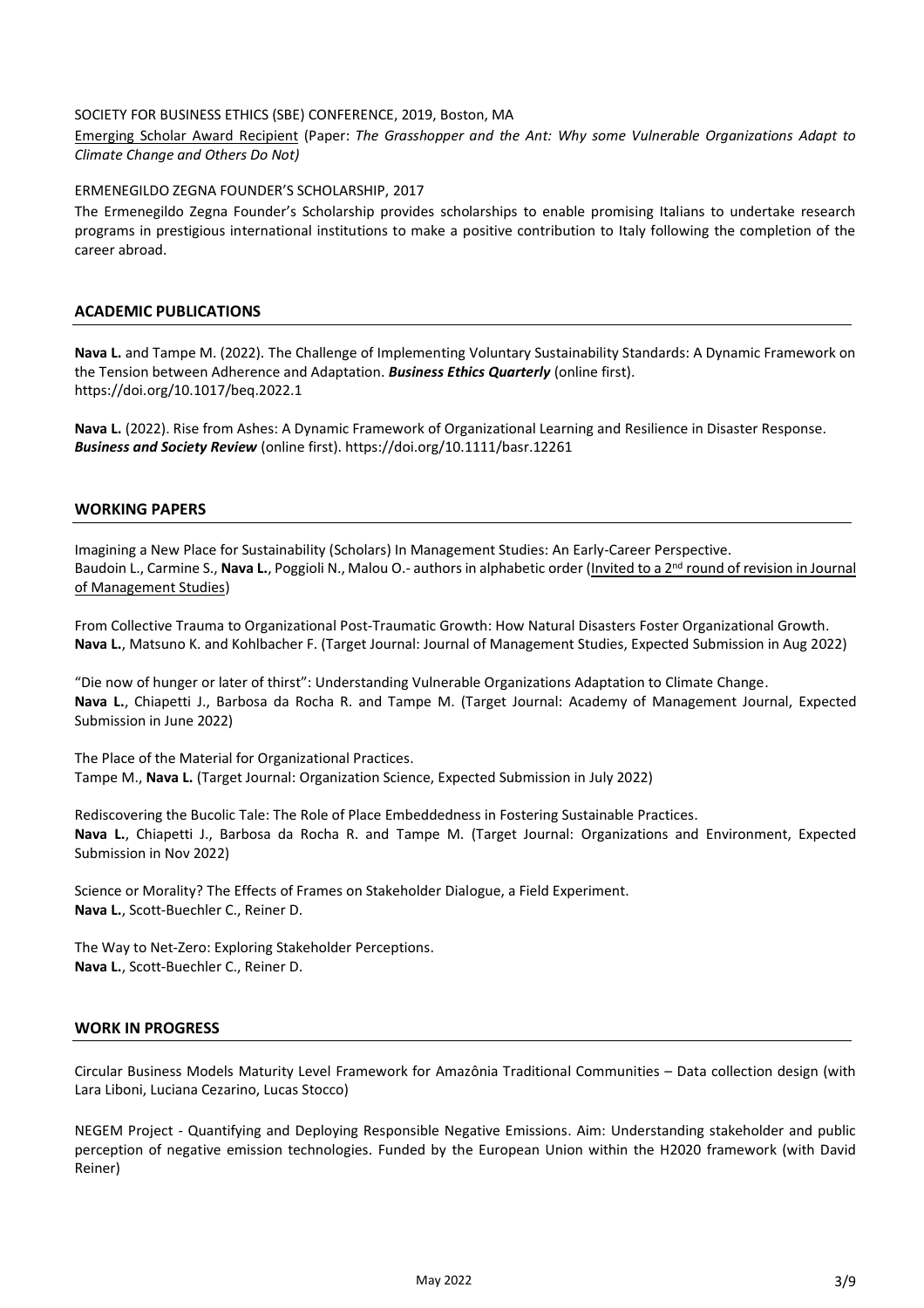#### **TEACHING AND SUPERVISION**

ENVIRONMENTAL SUSTAINABILITY – Cambridge Judge Business School (Winter 2022)

- Seminar instructor (9 hours, in person frontal lectures). Main instructor: David Reiner
- Elective course for Master students
- Teaching Evaluations: 6.8/7 (Response Rate: 100%)

STRATEGY AND LEADERSHIP – Girton College, University of Cambridge (Summer 2021, Winter 2022)

- Instructor (30 hours, virtual frontal lectures)
- Bachelor students
- Teaching Evaluations: 6.59/7 (Response Rate: 75%)

BUSINESS AND SOCIETY – Esade Business School (Fall 2020)

- Teaching Assistant for the Master in Business Analytics (30 hours)
- Instructor: Maja Tampe

LEADING TOWARDS SUSTAINABLE FUTURES - Esade Business School (Spring 2020) – Virtual due to Covid-19 outbreak

- Co-instructor together with Maja Tampe (guest lecturer & group projects mentor)
- Elective for Master students
- Teaching Evaluations: 6.23/7

BUSINESS, GOVERNMENT AND SOCIETY – Esade Business School (Winter 2020)

- Teaching Assistant for the MBA
- Instructors: Maja Tampe and Daniel Arenas

HOW TO WRITE A MASTER THESIS – Esade Business School (Winter 2020)

- Instructor for the Master of Research in Management Science

BUSINESS AND SOCIETY – Esade Business School (Fall 2018)

- Teaching Assistant for the Master in Business Analytics (30 hours)
- Instructor: Maja Tampe

#### SUPERVISION

- Supervision of two Bachelor theses at Esade Business School (2018-2019)

#### **PROFESSIONAL SERVICE**

ELECTED COMMUNICATION TEAM MEMBER - ONE Division, Academy of Management (August 2021 – August 2024)

CO-FOUNDER AND CHAIR OF THE FIRST SUSTAINABILITY PHD COMMUNITY (May 2020 – August 2021)

- Organization of monthly virtual meetings where the over 300 members of the community can present and get feedback on their work, discuss, develop and share new opportunities, build long-lasting relationships. Supported by GRONEN and ONE Division of the Academy of Management. Special events organized within the community, such as Navigating the Job Market Event, Meet the Association or Meet the Editor.

REGULAR REVIEWING FOR TOP‐RANKED PEER‐REVIEWED JOURNALS AND CONFERENCES

- Academy of Management Review (IF: 8.86)
- Journal of Management Studies (IF: 7.38)
- Academy of Management Discoveries
- Journal of Business Ethics (IF: 4.14)
- Business & Society (IF: 4.07)
- Business Ethics Quarterly (IF: 3.72)
- Organizations & Environment (IF: 3.33)
- Accounting & Finance (IF: 2.22)
- Business & Society Review (IF: 0.93)
- AOM annual conference (2020, 2022) Best Reviewer Award
- ARCS annual conference (2020, 2022)
- SBE annual conference (2020)
- SMS annual conference (2021)
- GRONEN annual conference (2022)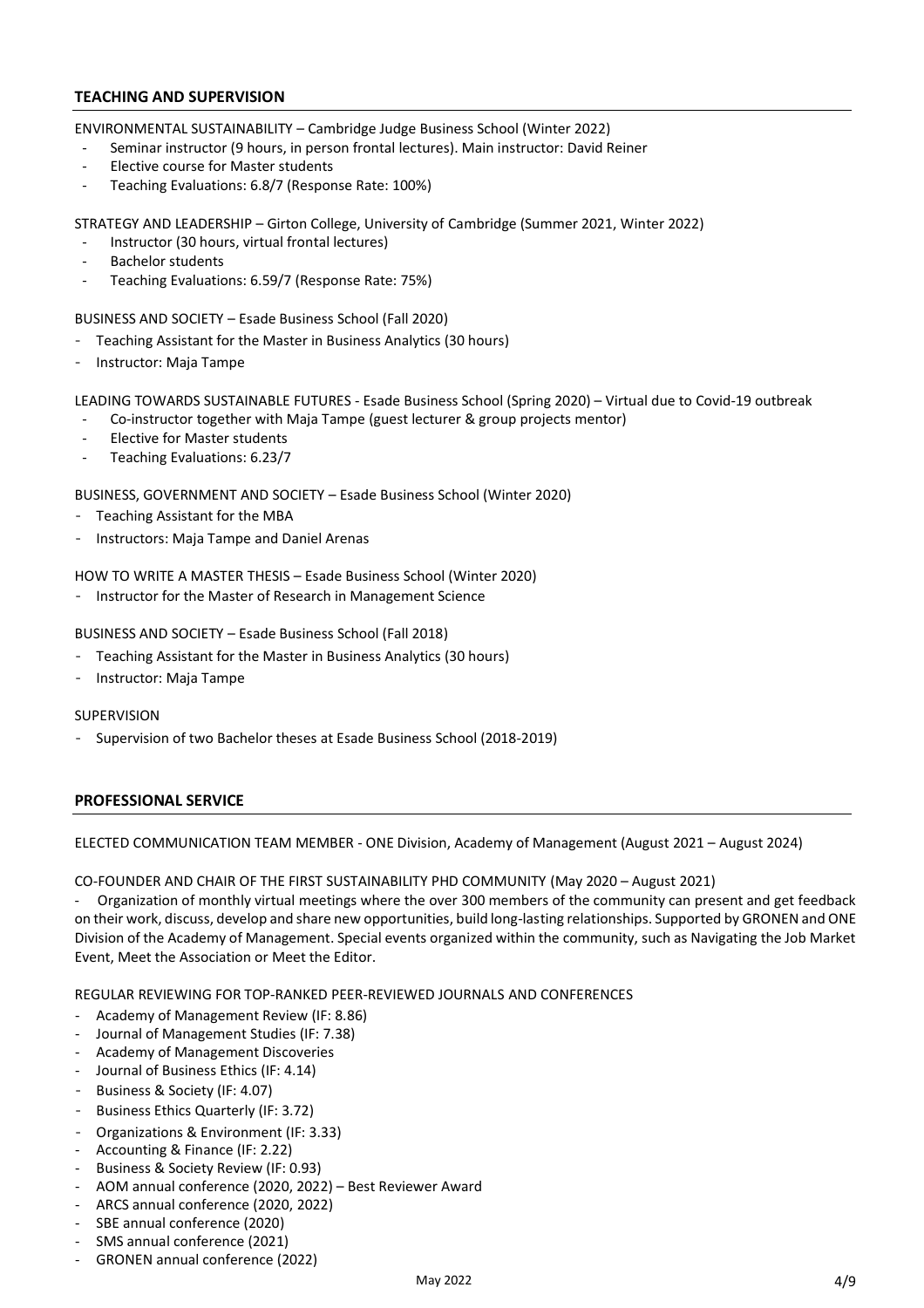#### ESADE DOCTORAL STUDENTS' REPRESENTATIVE (2019-2020) – Career Development

- Organization of seminars for PhD students on job market preparation, teaching, and other academic opportunities

#### AOM – ORGANIZATIONS AND NATURAL ENVIRONMENT (ONE) DIVISION COMMUNICATION TEAM (since 2019)

- Volunteer to manage the Twitter institutional account
- Organization of the social events for the Academy of Management Annual Meeting 2021 ONE Division

#### ORGANIZATION OF ACADEMIC CONFERENCES AND WORKSHOPS

- Co-organization of a Professional Development Workshop for the ONE Division of the Academy of Management (for the 2021 and 2022 Annual Meeting). Title: "Step ONE: Starting Your Sustainability PhD Journey with ONE"
- Ideation and organization of the first Esade PhD Day, a day where PhD students from universities in Catalunya present their work, participate in Meet the Editor and Job Market Preparation panels with faculty members, and enjoy networking activities – Cancelled due to covid.
- Business and Society Research Seminars at Esade Business School (co-organizer of 10 sessions) 2018-2019

#### MEMBERSHIP IN ACADEMIC ASSOCIATIONS

- Academy of Management (AOM)
- Group for Research on Organizations and the Natural Environment (GRONEN)
- European Group for Organizational Studies (EGOS)
- Alliance for Research on Corporate Sustainability (ARCS)
- Society for Business Ethics (SBE)

#### MENTORSHIP

- PRME World Tour 2022: Brazil Mentor for Manuscript Development Workshops
- PhD Sustainability Community Job Market Event 2022 (mentor/panelist)

#### **CONTRIBUTIONS AT INTERNATIONAL CONFERENCES, WORKSHOPS, AND INVITED SEMINARS**

**Academy of Management Annual Meeting, ONE Division** – Seattle, Aug 2022 (Papers*: Science or morality? The effects of frames on stakeholder deliberation, a field experiment; The Way to Net-Zero: Exploring Stakeholder Perceptions)* Co-organization of a Professional Development Workshop (*Step ONE: Starting Your Sustainability PhD Journey with ONE*) Invited speaker in a Professional Development Workshop (*The power of nature: Understanding the firm's dependence on nature*)

**2nd International Conference on Negative CO2 Emissions** – Gothenburg, June 2022 (Papers*: Science or morality? The effects of frames on stakeholder deliberation, a field experiment; The Way to Net-Zero: Exploring Stakeholder Perceptions)*

**ARCS Annual Conference** – Milan, June 2022 (Paper*: Science or morality? The effects of frames on stakeholder deliberation, a field experiment)*

**GRONEN Conference** – Amsterdam, June 2022 (Paper*: Science or morality? The effects of frames on stakeholder deliberation, a field experiment)*

Invited speaker in a Plenary Session (*Imagining a New Place for Sustainability (Scholars) In Management Studies: An Early-Career Perspective*)

**LUISS University** – Invited seminar, Rome, May 2022 (Paper*: "Die now of hunger or later of thirst": Understanding Vulnerable Organizations Adaptation to Climate Change)*

**Bayes Business School** – Invited virtual seminar, May 2022 (Paper*: "Die now of hunger or later of thirst": Understanding Vulnerable Organizations Adaptation to Climate Change)*

**Academy of Management Review Workshop** – Barcelona, Feb 2022 (Accepted proposal: *The Colonial Rebound Effect: How Brazilian Traditional Communities Merge the Western and the Native Worldviews)*

**Hughes Hall, University of Cambridge** – Invited seminar, Cambridge (UK), Feb 2022 (Paper*: The way to Net-Zero and Beyond: Informing European Climate Policy through NEGEM)*

**Catolica University Lisbon** – Invited seminar, Lisbon, Nov 2021 (Paper*: The Grasshopper and the Ant: Explaining the Variation in Organizational Responses to Climate Change)*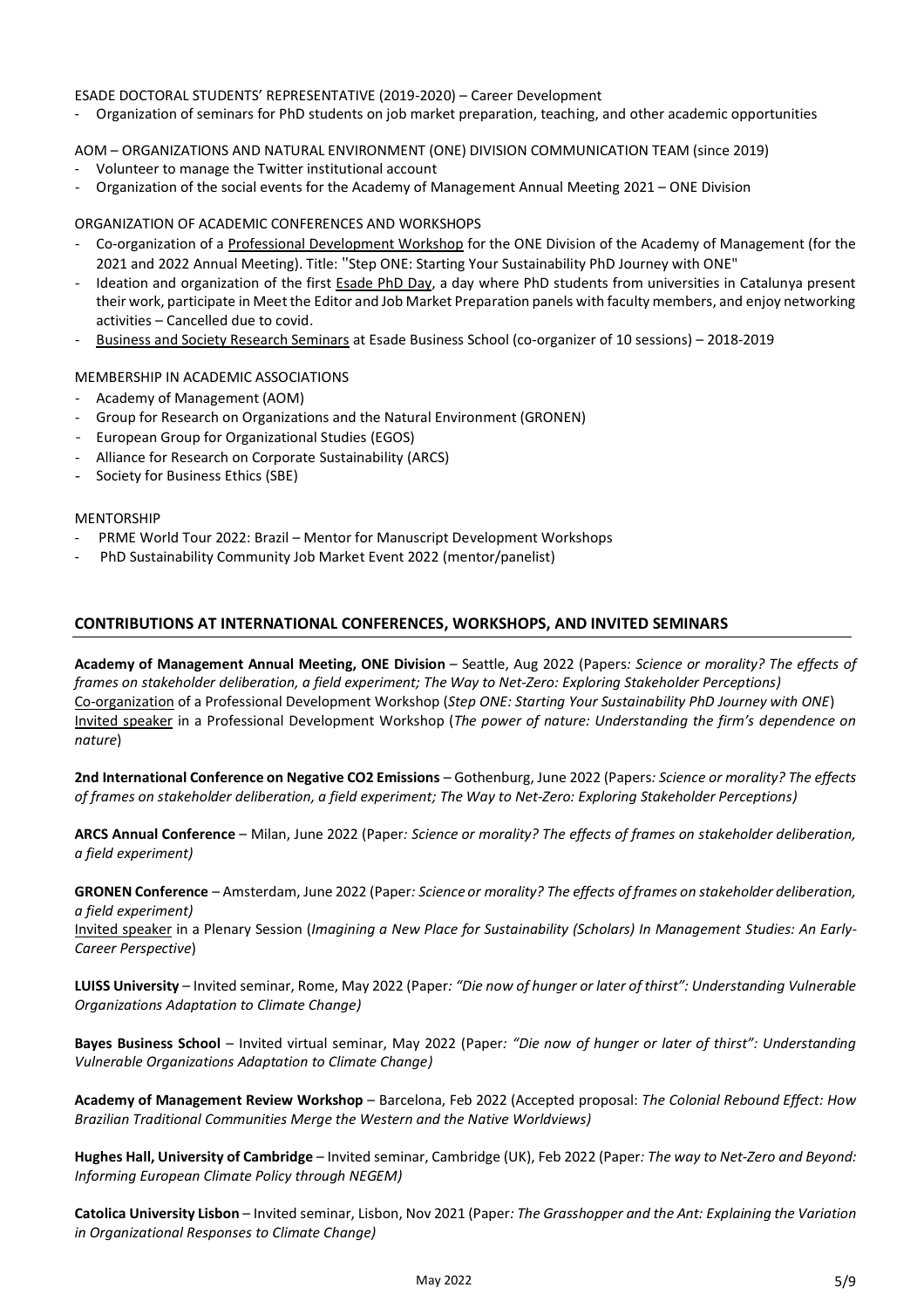**University of Cambridge Judge Business School** – Invited seminar in Energy Policy Research Group, Cambridge (UK), Nov 2021 (Paper*: Science or morality? The effects of frames on stakeholder deliberation, a field experiment)*

**Bocconi University** – Invited virtual seminar, Oct 2021 (Paper*: The Grasshopper and the Ant: Explaining the Variation in Organizational Responses to Climate Change)*

**Cambridge Zero Research Symposium**– Invited virtual seminar, Oct 2021 (Paper*: The Grasshopper and the Ant: Explaining the Variation in Organizational Responses to Climate Change)*

**Cambridge Climate Change Festival** – Invited virtual seminar, Oct 2021 (Paper*: The way to Net-Zero and Beyond: Informing European Climate Policy through NEGEM)*

**Nova School of Business and Economics** – Invited virtual seminar, Sept 2021 (Paper*: The Grasshopper and the Ant: Explaining the Variation in Organizational Responses to Climate Change)*

**Academy of Management Annual Meeting, ONE Division** – Virtual, Aug 2021 (*Invited paper for a symposium: The Grasshopper and the Ant: Explaining the Variation in Organizational Responses to Climate Change)* Co-organization of a Professional Development Workshop (*Step ONE: Starting Your Sustainability PhD Journey with ONE*)

**Society of Business Ethics Annual Meeting** - Virtual, Aug 2021 (Paper*: Rediscovering the Bucolic Tale: The Role of Place Embeddedness in Fostering Sustainable Practices*)

**EGOS Annual Conference** – Virtual, July 2021 (Paper*: Rediscovering the Bucolic Tale: The Role of Place Embeddedness in Fostering Sustainable Practices*)

Participation in a PDW on stakeholder deliberation (Paper: *Science or morality? The effects of frames on stakeholder deliberation, a field experiment*)

**ARCS Annual Conference** – Virtual, June 2021 (Paper*: Organizational Post-Traumatic Growth: How Disasters Affect Responsiveness to Environmental Forces)*

Participation in the ARCS Doctoral Consortium (Paper*: Organizational Post-Traumatic Growth: How Disasters Affect Responsiveness to Environmental Forces*)

**Business and Society Research Development Workshop –** University of Bath, Centre for Business, Organisations and Society, May 2021 (Paper*: Rediscovering the Bucolic Tale: The Role of Place Embeddedness in Fostering Sustainable Practices*)

**University of St. Gallen –** Virtual Brownbag Seminar, Feb 2021 (Paper*: Rediscovering the Bucolic Tale: The Role of Place Embeddedness in Fostering Sustainable Practices*)

**Cambridge Judge Business School –** PhD Seminar, Feb 2021 (Paper*: Rediscovering the Bucolic Tale: The Role of Place Embeddedness in Fostering Sustainable Practices*)

**Rotterdam School of Management** – Invited seminar, Nov 2020 (Paper*: The Grasshopper and the Ant: Why some Vulnerable Organizations Adapt to Climate Change and Others Do Not)*

**Academy of Management Discoveries Workshop** – Virtual, Nov 2020 (Paper*: Organizational Post-Traumatic Growth: How Disasters Affect Responsiveness to Environmental Opportunities and Threats)*

**Strategic Management Society Annual Meeting** – Virtual due to Covid-19 outbreak - London, Oct 2020 (Paper*: The Grasshopper and the Ant: Why some Vulnerable Organizations Adapt to Climate Change and Others Do Not*) – *Finalist for the Research Methods Prize and nominated for the Best PhD Paper Prize, Recipient of the Honorable Mention Award of the Behavioral Strategy Interest Group*

Participation in Paper Development Workshops

**Sustainability PhD Community –** Virtual Seminar, Oct 2020 (Paper*: The Grasshopper and the Ant: Why some Vulnerable Organizations Adapt to Climate Change and Others Do Not*)

**Academy of Management Annual Meeting, ONE Division** – Virtual due to Covid-19 outbreak - Vancouver (BC), Aug 2020 (Papers*: Organizational Post-Traumatic Growth: How Disasters Affect Responsiveness to Environmental Forces; Rediscovering the Bucolic Tale: The Role of Place Embeddedness in Fostering Sustainable Practices; Enablers and Tensions of Voluntary Sustainability Standards' Successful Implementation Process)*

Participation also in the ONE Doctoral Consortium (Paper*: The Grasshopper and the Ant: Why some Vulnerable Organizations Adapt to Climate Change and Others Do Not*)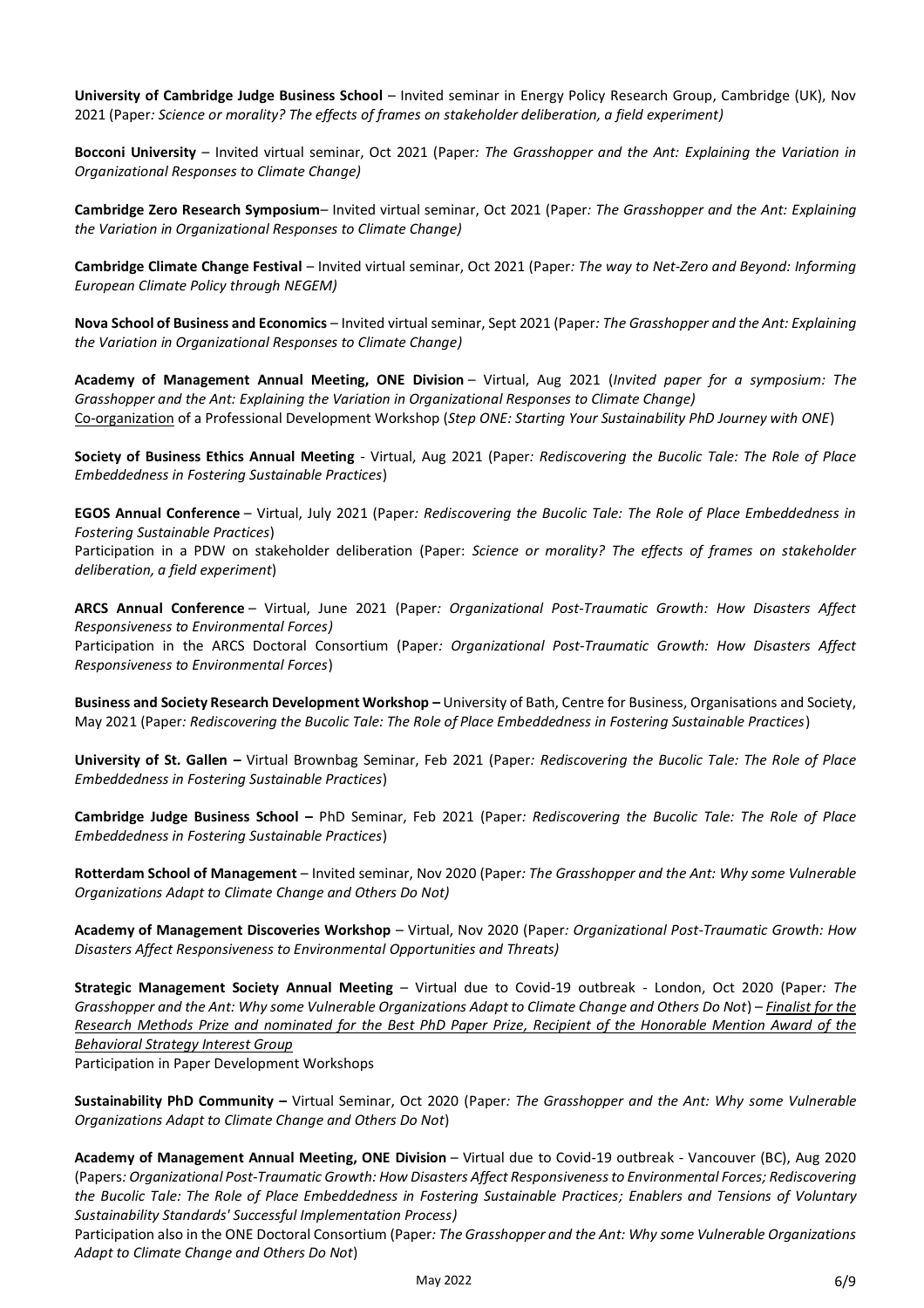**EGOS Doctoral Consortium** – Virtual Seminar due to Covid-19 outbreak, July 2020 (Paper*: The Grasshopper and the Ant: Why some Vulnerable Organizations Adapt to Climate Change and Others Do Not*)

**GRONEN Reading Group** – Virtual Seminar due to Covid-19 outbreak, July 2020 (Paper*: Ambidextrous (Re)coupling: How to Enable the Implementation Process of Voluntary Sustainability Standards*)

**ARCS Annual Conference** – Cancelled due to Covid-19 outbreak - Milan, June 2020 (Paper*: Organizational Post-Traumatic Growth: How Disasters Affect Responsiveness to Environmental Forces)*

**Sustainability Salon at Ivey Business School** – Virtual Seminar, May 2020 (*Paper: Organizational Post-Traumatic Growth: How Disasters Affect Responsiveness to Environmental Forces)*

**ARCS PhD Sustainability Academy** - London (ON), Nov 2019 (*Paper: Rediscovering the Bucolic Tale: The Role of Place Embeddedness in Fostering Sustainable Practices*)

**Strategic Management Society Annual Meeting** - Minneapolis (MN), Oct 2019 (*Paper: When the Going Gets Risky: How Climate Risk Perception and Risk Attitude Affect Sustainable Practices*) Participation also in the Paper Development Workshop

**European Roundtable for Sustainable Consumption and Production** - Barcelona, Oct 2019 (*Paper: The Grasshopper and the Ant: Why some Vulnerable Organizations Adapt to Climate Change and Others Do Not*) Participation in PhD Day

**Society of Business Ethics Annual Meeting** - Boston (MA), Aug 2019 (*Paper: The Grasshopper and the Ant: Why some Vulnerable Organizations Adapt to Climate Change and Others Do Not*) Emerging Scholar Award receiver

**EDAMBA Summer Academy** - Athens, July 2019 (*Paper: Rediscovering the Bucolic Tale: The Role of Place Embeddedness in Fostering Sustainable Practices*)

**Esade PhD Paper Development Workshop** – Barcelona, July 2019 and June 2020 With Prof. Ruth Aguilera

**Misbehavior BCN Meeting** - Barcelona, June 2019 (*Paper: The Grasshopper and the Ant: Why some Vulnerable Organizations Adapt to Climate Change and Others Do Not*)

**IABS Business & Society Paper Development Workshop -** Barcelona, June 2019 (*Paper: Rediscovering the Bucolic Tale: The Role of Place Embeddedness in Fostering Sustainable Practices*)

#### **Esade Business & Society and Institute of Social Innovation Seminars** – Barcelona

- Nov 2020 (*Paper: The Grasshopper and the Ant: Why some Vulnerable Organizations Adapt to Climate Change and Others Do Not*)
- Feb 2020 (*Paper: The Grasshopper and the Ant: Why some Vulnerable Organizations Adapt to Climate Change and Others Do Not*)

June 2019 (PhD Thesis Proposal)

June 2018 (*Paper: When Standards Lead to a Non-Standard World: What Explains Differences in Implementation Quality of Voluntary Sustainability Standards in Developing Countries)*

Other attended conferences: **EGOS Annual Meeting**, 2020, virtual; **Academy of Management**, 2019, Boston (MA), **ECPR Conference**, 2018, Lausanne

#### **NON‐ACADEMIC EMPLOYMENT**

- VALORE D, Intern in Communication and Research, Milan (2016-2017)
- BUSINESS CONSULTING PROJECT, Reckitt Benckiser, Barcelona (2016)
- INSTITUTE FOR INDIAN MOTHER AND CHILD, Intern in Microfinance, Kolkata (2015)
- PROJECT FOR PEOPLE, Intern in Project Management, Milan (2014)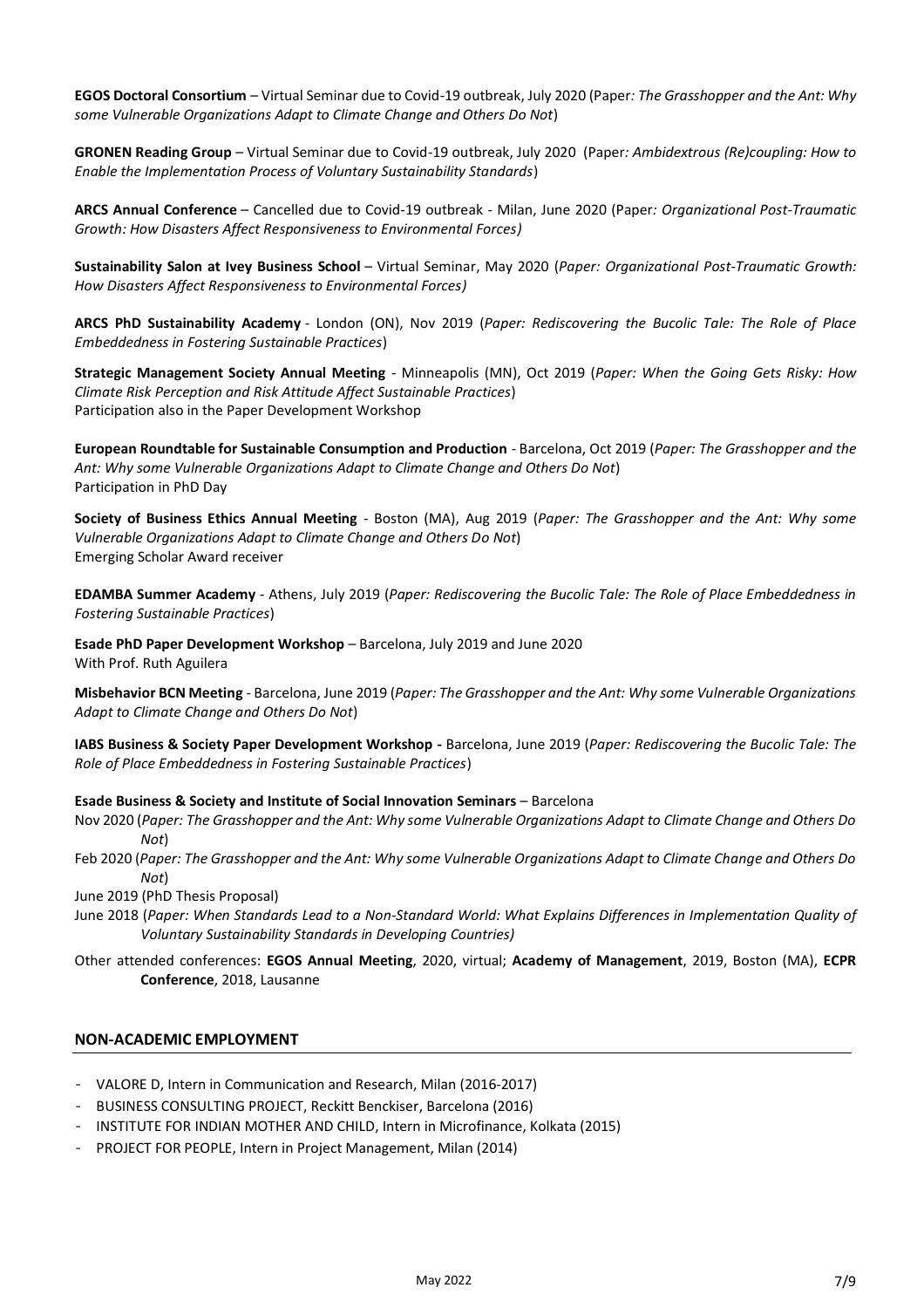# **LANGUAGES**

- Italian (mother tongue)
- English (fluent: working language)
- Spanish (fluent)
- Portuguese (fluent)
- French (intermediate)
- Catalan (basic)

# **SOFTWARE**

Quantitative: Stata (very high proficiency); MPlus 8 (very high proficiency); LISREL 8 (high proficiency); SmartPLS (high proficiency); SPSS (high proficiency); R (basic proficiency).

Qualitative: NVIVO 12 (very high proficiency).

Teaching: Zoom (very high proficiency), Miro (very high proficiency), Flipgrid (high proficiency)